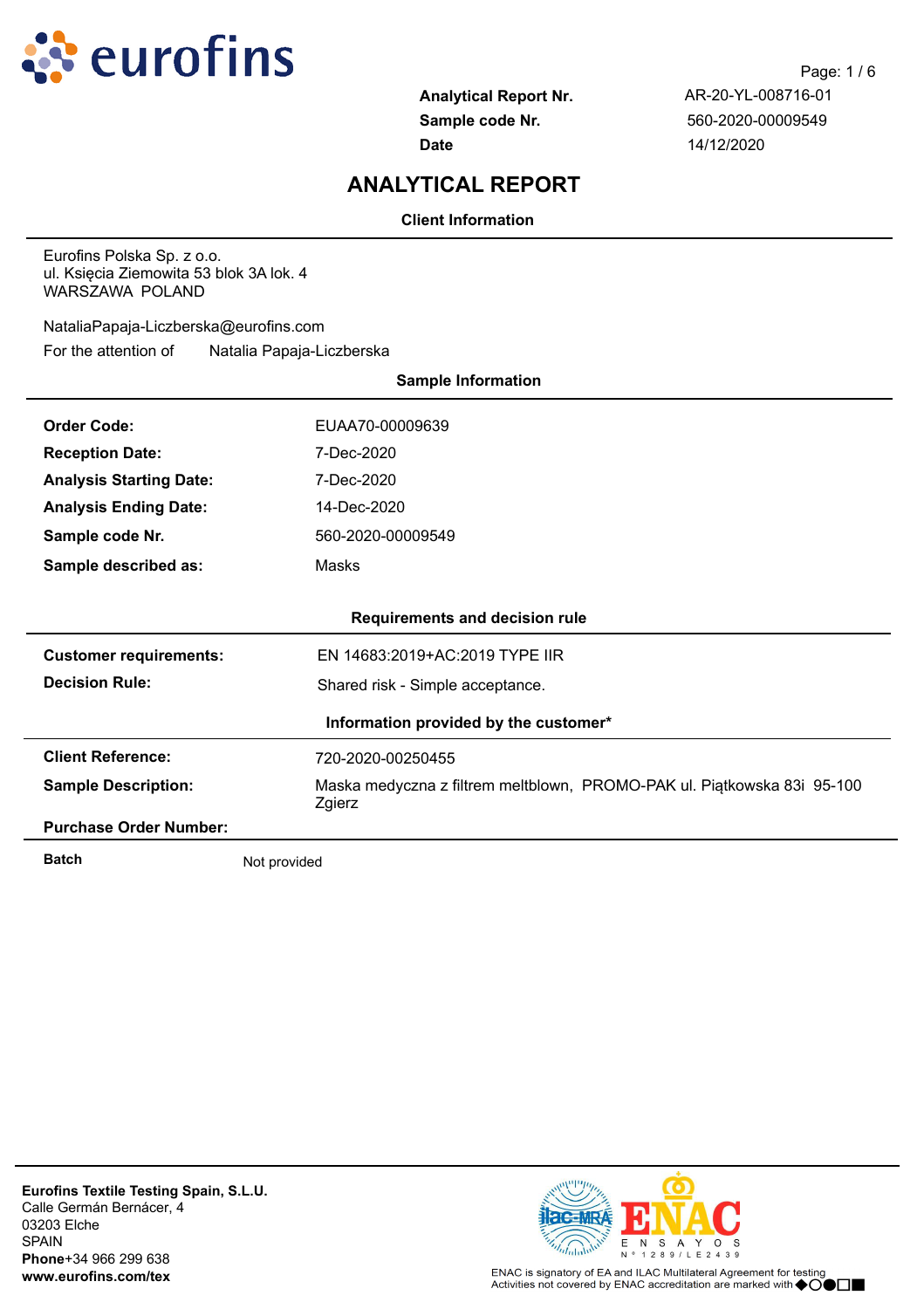

**Sample code Nr.** 560-2020-00009549 **Date** 14/12/2020

Page: 2 / 6 **Analytical Report Nr.** AR-20-YL-008716-01

## **SAMPLE PICTURE**





ENAC is signatory of EA and ILAC Multilateral Agreement for testing<br>Activities not covered by ENAC accreditation are marked with ◆○●□■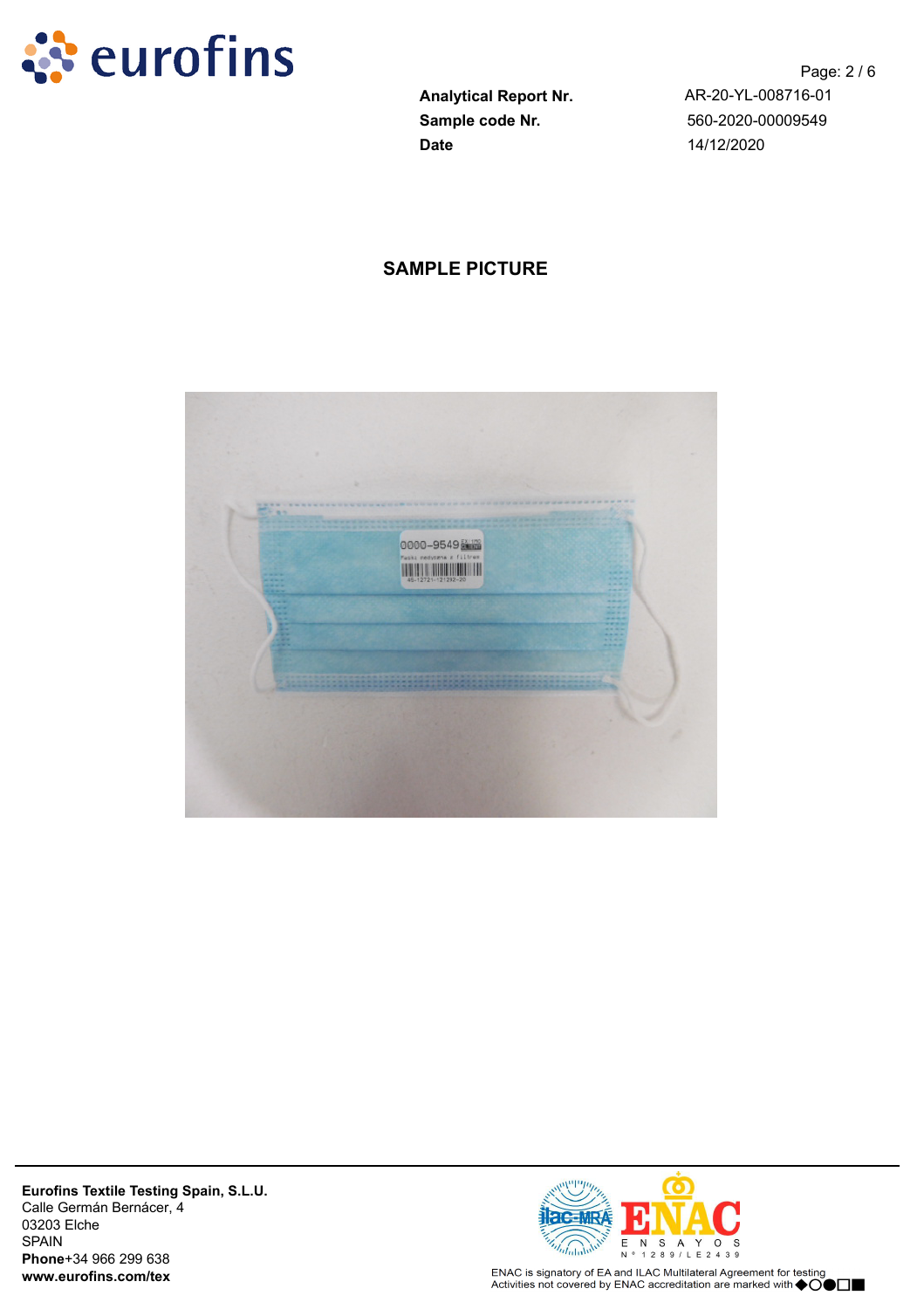

**Date** 14/12/2020

Page: 3 / 6 **Analytical Report Nr.** AR-20-YL-008716-01 **Sample code Nr.** 560-2020-00009549

## **CONCLUSION:**

| <b>TEST PROPERTY</b>                                                          | <b>PASS</b> | <b>FAIL</b> | <b>REMARKS</b> |
|-------------------------------------------------------------------------------|-------------|-------------|----------------|
| <b>Breathability (Differential Pressure)</b><br>EN 14683:2019+AC:2019 Annex C |             |             |                |
| A-Mask                                                                        |             |             |                |

**Remark:** Test has been performed as per application request

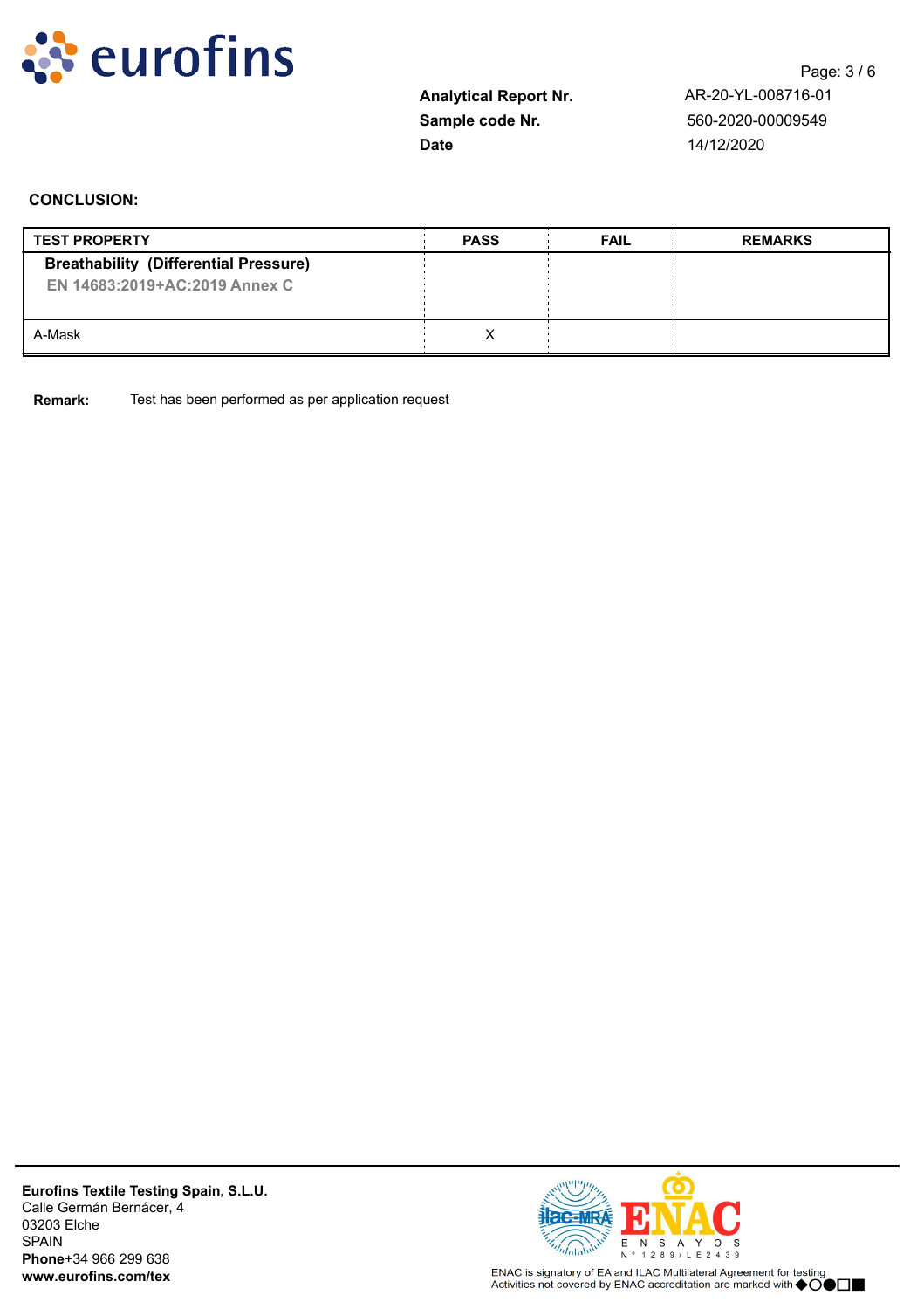

**Sample code Nr.** 560-2020-00009549 **Date** 14/12/2020

**Analytical Report Nr.** AR-20-YL-008716-01

### **COMPONENT LIST:**

| <b>COMPONENT ID</b>               | <b>COMPONENT NAME</b> | I MATERIAL DESCRIPTION | <b>COLOR</b> | <b>REMARKS</b> |
|-----------------------------------|-----------------------|------------------------|--------------|----------------|
| CUST <sub>01</sub><br>----------- | A-Mask                | Mask                   | <b>Blue</b>  | $---$          |



ENAC is signatory of EA and ILAC Multilateral Agreement for testing<br>Activities not covered by ENAC accreditation are marked with ◆○●□■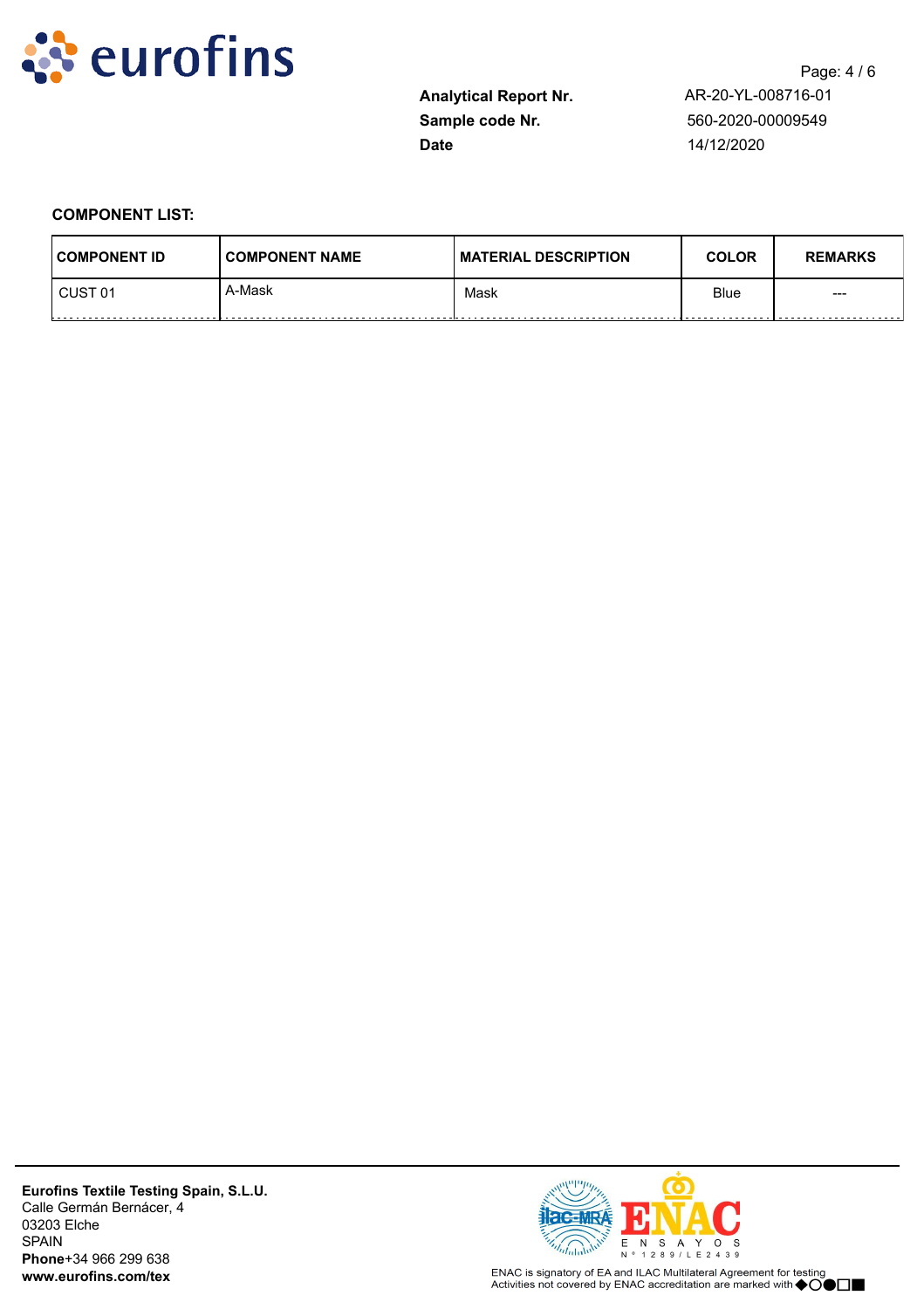

**Date** 14/12/2020

Page: 5 / 6 **Analytical Report Nr.** AR-20-YL-008716-01 **Sample code Nr.** 560-2020-00009549

| <b>MASKS TESTING</b>                         | CAS No. | <b>RESULTS</b> | UNC.                                                   | LOQ                      | <b>GUIDELINES</b>                        |
|----------------------------------------------|---------|----------------|--------------------------------------------------------|--------------------------|------------------------------------------|
| <b>Analyses on:A-Mask</b>                    |         |                |                                                        |                          |                                          |
| <b>Breathability (Differential Pressure)</b> |         |                |                                                        |                          | Analysis Ending Date: 14/12/2020         |
| EN 14683:2019+AC:2019 Annex C                |         |                |                                                        |                          |                                          |
| Differential pressure                        |         |                | 30.8 Pa/cm <sup>2</sup> $(\pm 1.7)$ Pa/cm <sup>2</sup> | $\overline{\phantom{0}}$ | $<$ 60 Pa/cm <sup>2</sup><br>$\vee$ Pass |
| Complete test data reported at Annex         |         |                |                                                        |                          |                                          |

omplete test data reported at Annex.

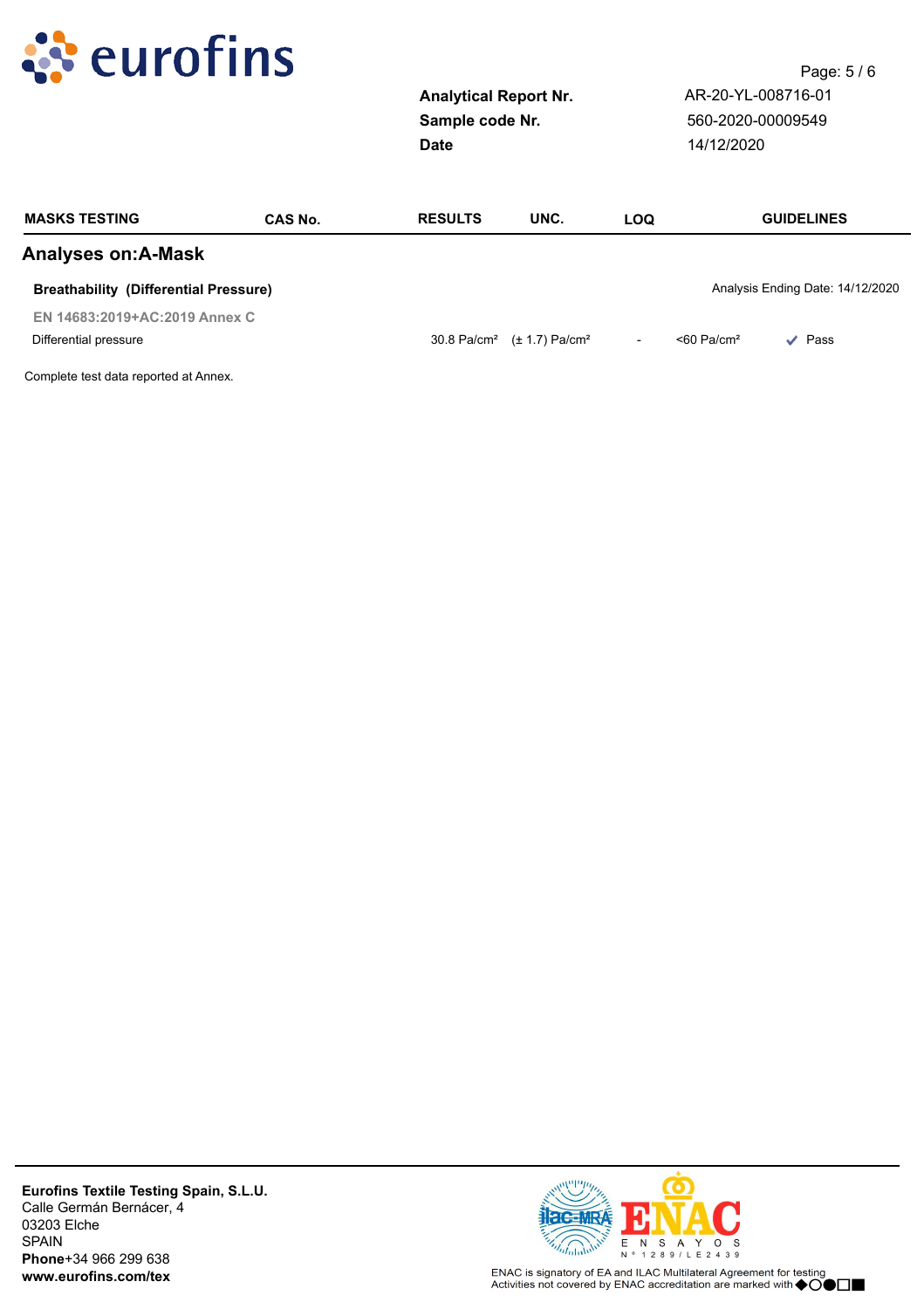

**Sample code Nr.** 560-2020-00009549 **Date** 14/12/2020

Page: 6 / 6 **Analytical Report Nr.** AR-20-YL-008716-01

#### **Signed for and on behalf of Eurofins Textile Testing Spain:**



Report electronically validated by

Physical-Mechanical Lab Manager **Axel Ferrando**

## **EXPLANATORY NOTE**

- ◆ Test not covered by ENAC accreditation scope
- **l** Test is subcontracted within Eurofins group and is accredited
- **¢** Test is subcontracted within Eurofins group and is not accredited
- Test is subcontracted outside Eurofins group and is accredited
- **o** Test is subcontracted outside Eurofins group and is not accredited N/A = Not Applicable

\*Eurofins Textile Testing Spain S.L.U is not responsible of the information supplied by the costumer and reported as section "Information provided by the costumer\*".

Eurofins General Sales Terms and Conditions Applied.

Results obtained refer only to samples, products or material received in Laboratory, as described in section "Sample information" and tested in conditions shown in present report.

Test uncertainties not reported are at customer disposal, for those tests in which it is possible to evaluate the test uncertainty.

The reported expanded uncertainty is based on a standard uncertainty multiplied by a coverage factor k = 2, which for a normal distribution provides a level of confidence of approximately 95%.

Reproduction of this document is only valid if it is done completely and under the written permission. Any printed version of this document will be considered as a copy.

If you happen to have any comments, please do it by sending email to **textile\_spain@eurofins.com** and referring to this report number.

**End Of Report**



ENAC is signatory of EA and ILAC Multilateral Agreement for testing Activities not covered by ENAC accreditation are marked with  $\bigcirc$ OO $\square$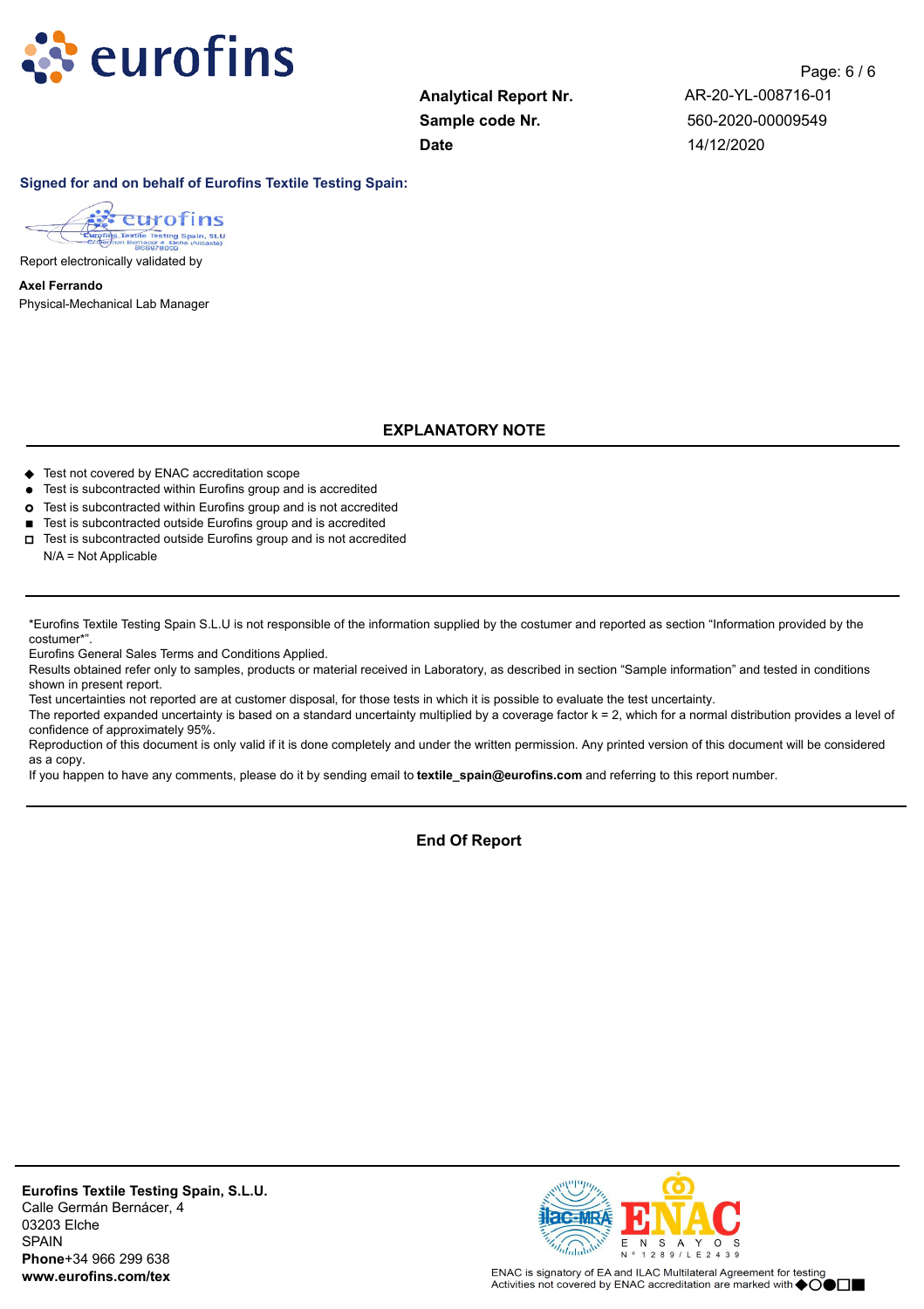

#### **METHOD FOR DETERMINATION OF BREATHABILITY (DIFFERENTIAL PRESSURE)**

**Test Method**: EN 14683: 2019+AC: 2019 Annex C

**Number of test specimens**: 5

**Number of test per specimen**: 5

**Sample area tested**: Circular, diameter 2,5 cm

Tested area of the test sample: 4,9 cm<sup>2</sup>

**Flow rate during testing**: 8±0,25 l/min

**General location of measurement areas**: Representative of the overall surface.

**Conditioning**: Tª between 16,7ºC and 26 ºC. HR% between 82,8 and 88 % Hr during at least 4 Hr.

**Airflow direction during testing**: From the inner layer to the outer layer.



#### **Results**

|                 | Units (Pa)      |                 |                 |                 |                 | ΔP                |                       |
|-----------------|-----------------|-----------------|-----------------|-----------------|-----------------|-------------------|-----------------------|
| <b>Specimen</b> | <b>Position</b> | <b>Position</b> | <b>Position</b> | <b>Position</b> | <b>Position</b> | <b>Mean value</b> | (Pa/cm <sup>2</sup> ) |
|                 |                 | $\mathbf{2}$    | 3               | 4               | 5               | (Pa)              |                       |
|                 | 168             | 154             | 166             | 145             | 155             | 158               | 32,2                  |
| $\mathbf{2}$    | 152             | 150             | 171             | 160             | 134             | 153               | 31,3                  |
| 3               | 150             | 141             | 153             | 158             | 137             | 148               | 30,2                  |
| 4               | 144             | 159             | 149             | 150             | 146             | 150               | 30,5                  |
| 5               | 145             | 147             | 163             | 150             | 128             | 147               | 29,9                  |
|                 |                 |                 |                 |                 |                 | <b>Mean Value</b> | 30,8                  |
|                 |                 |                 |                 | Uncertainty     | ± 1,7           |                   |                       |